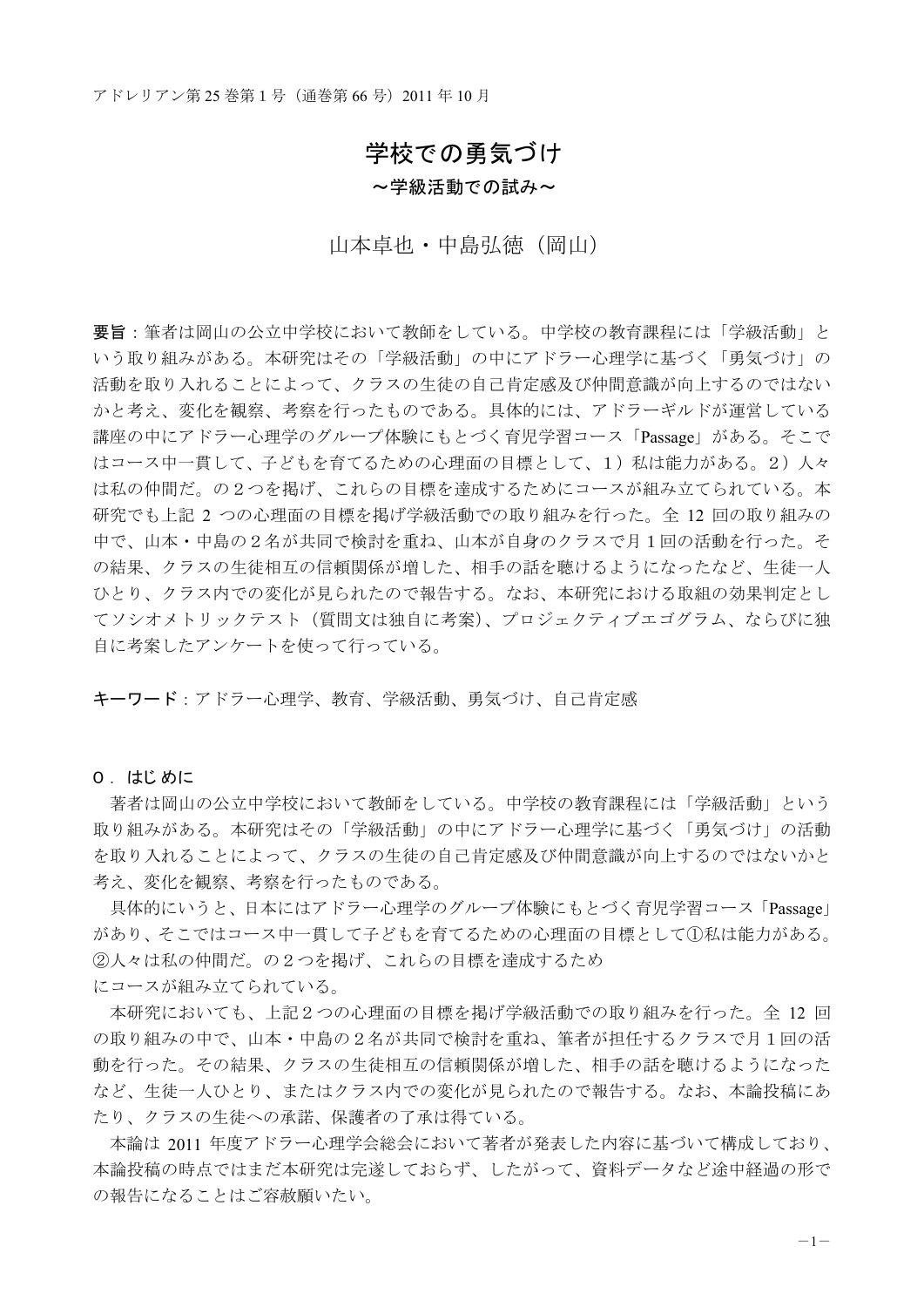## 1. 本研究の目的

クラスの生徒が学校生活や家庭生活で起こる出来事について、そのときに生じる自分の感情に 気づき、日常生活をする上でよくある悩みや困ったことなどがある生徒はその内容をクラスにシ ェアし、クラスメートは同じクラスで生活するなかまとして興味深くその話を聴き、なかまのも つよい側面や見つけ、それを言葉にしてなかまに伝えることで、なかまを 勇気づけ、クラス内に自助的雰囲気をつくり育成していくことを目的とする。

## 2. 研究の方法

(1) 取組みの計画: 計 12回

| 第1回    | ソシオメトリックテスト・エゴグラム・アンケート (初回)     |
|--------|----------------------------------|
| 第2回    | プラスの感情・マイナスの感情について理解する。          |
| 第3~6回  | エピソードを書く(エピソードシート使用)⇒シェアをする⇒勇気づけ |
|        | を行う (勇気づけカード使用)                  |
| 第7回    | ソシオメトリックテスト・エゴグラム(中間)            |
| 第8~11回 | エピソードを書く(エピソードシート使用)⇒シェアをする⇒勇気づけ |
|        | を行う (勇気づけカード使用)                  |
| 第12回   | ソシオメトリックテスト・エゴグラム・アンケート(最終)      |

(2) 効果の判定

取り組みの効果について客観的に考察するためにソシオメトリックテスト、プロジェクティブ エゴグラムならびにアンケートを年間3回行う (ソシオメトリックテスト、アンケートについて は資料参照)。

(資料9)

|                                                                     |      |       | 年 組 氏名( |  |
|---------------------------------------------------------------------|------|-------|---------|--|
| Ⅰ.以下の質問にあてはまる人の出席番号を最大5名まで書いてください。<br>① 仲の良いクラスメートはだれですか?           |      |       |         |  |
| ② 学校行事などに協力して取り組めそうなクラスメートはだれですか?                                   |      |       |         |  |
| ③ 話をしたいと思うクラスメートはだれですか?                                             |      |       |         |  |
| 4 力になりたいと思うクラスメートはだれですか?                                            |      |       |         |  |
| 5 信頼できるクラスメートはだれですか?                                                |      |       |         |  |
| Ⅱ.以下の質問に「はい」か「いいえ」で答えてください。(どちらかに○をつけてください)<br>① 私は人の話をうまく聞くことができる。 | はい   | しいえ   |         |  |
| ② 私はクラスメートのことを理解しようとしている。                                           | はい   | しいえ   |         |  |
| ③ 私はクラスメートを受け入れることができる。                                             | はい   | しいりえ  |         |  |
| ④ 私はあまり得意ではないクラスメートとでも、必要なときは協力できる。                                 | はい   | しいしょえ |         |  |
| 5 私はクラスメートとの意見の違いを受け入れることができる。                                      | はい   | しいえ   |         |  |
| ⑥ 私はクラスメートを信頼している。                                                  | はい   | しいえ   |         |  |
| 7 私には自分の人生を自分の力で乗りこえていける力がある。                                       | はい   | しいス   |         |  |
| 8 クラスメートは私の話をよく聞いてくれる。                                              | はい   | しいえ   |         |  |
| 图 クラスメートは私のことを理解しようとしてくれている。                                        | はい   | ていいえ  |         |  |
| (0) クラスメートは私を受け入れてくれている。                                            | はい   | しいえ   |         |  |
| Ⅲ クラスメートは私を信頼してくれている。                                               | はい   | しいえ   |         |  |
| ① 担任が私を叱ってもクラスメートは大目にみてくれる。                                         | はい   | しいして  |         |  |
| ① 自分ではどうにもならなくなったとき最後に頼りになるのはクラスメ━トである。                             | じましん | いいえ   |         |  |
| (4)親には言えないことでもクラスメートには話せることがある。                                     | しましい | しいえ   |         |  |
| 19 クラスメートといると安心できる。                                                 | はい   | しいえ   |         |  |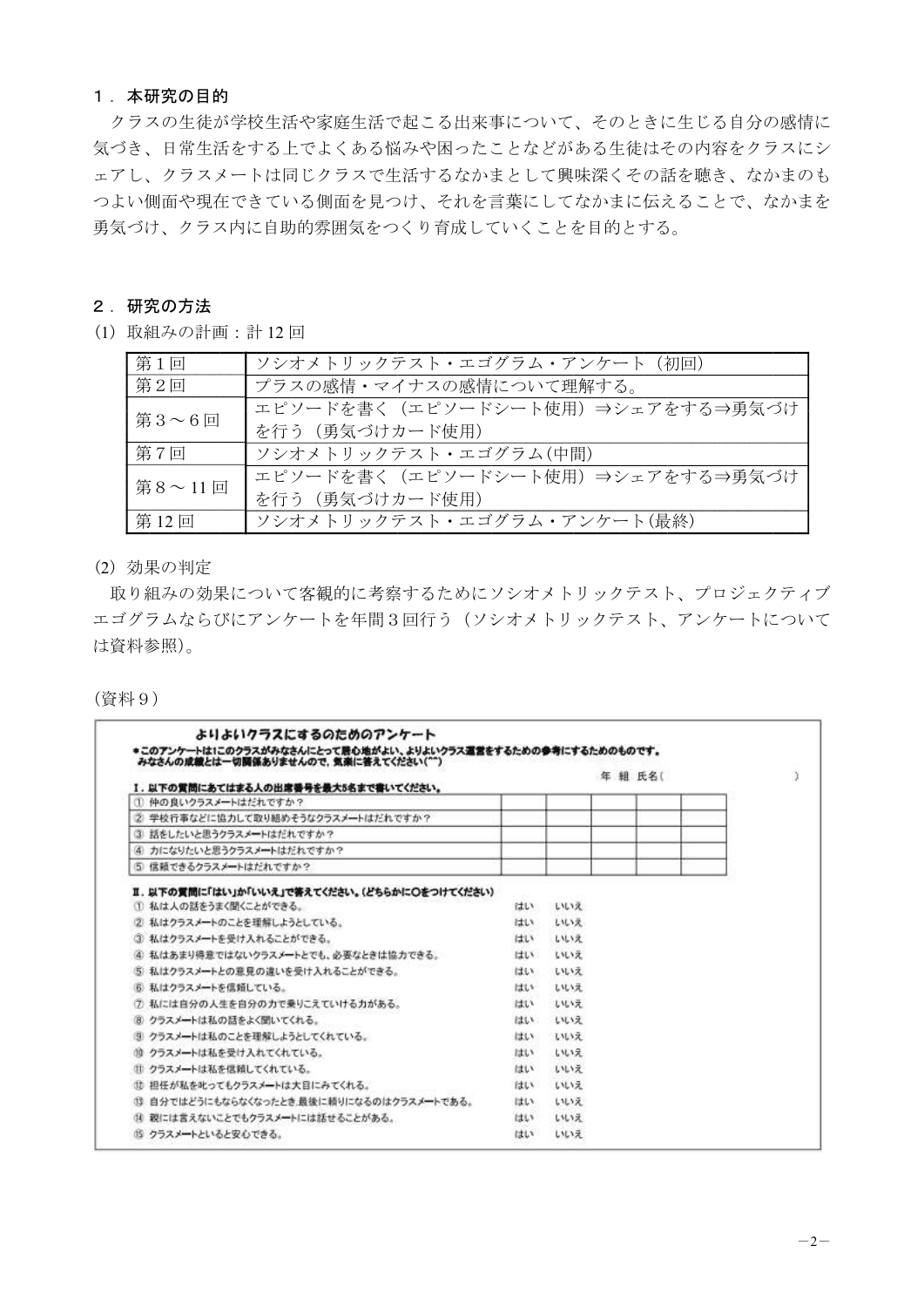- (3) 各テストの概要
	- ①ソシオメトリックテスト

市販のソフトを購入、質問文は独自に作成。

2)アンケート

岡山理科大学中島研究室のゼミ生や大学生に試作アンケートに答えてもらい意見を聞いた 上、最終的に15問に質問を絞り作成。(巻末資料9参照)

③ P-EG (Projective EGOGRAM: 通称ペグ)

中村延江·松岡洋一両氏が制作したもの。

本論では割愛。

- (4) 期待する効果について
	- **1)ソシオメトリックテスト**

本活動をすることによって、仲良し、協力、援助、信頼などのストローク数が上昇する。 ②アンケート

本活動をすることによって、話を聴けたり、信頼感が増したり、クラスにいることの安心 感が増す。

## 3. 結果

- (1) 実際の活動日について
	- 第0回: 20 1 0. 5 .7 (金) ソシオメトリックテスト·PEG·アンケートの実施
	- 第 $1 \cdot 2 \boxdot$ : 20  $1 \cdot 0.6.29$  (火)

プラス・マイナスの感情について

エピソードシートの記入

グループ活動、勇気づけカード

第3回: 20  $1$  0.7.6  $(k)$ 

エピソードシートの記入

グループ活動、勇気づけカード

- 第 $4\boxdot$ : 20  $1$  0.9.22  $(\n#)$ 
	- エピソードシートの記入

グループ活動、勇気づけカード

第5回: 20 1 0.9.30 (木)

ソシオメトリックテスト · PEG · アン ケートの実施

- (2) 実際の取組み
	- ①第0回 (写真1)

ソシオメトリックテスト · PEG · アン ケート実施 (30 分)。取り組み内容につ いて説明 (10分)。

- ②第1回·第2回
- ○プラスの感情・マイナスの感情につい て説明、話し合い (15分)
- ࢺ࣮ࢩࢻ࣮ࢯࣆ࢚グධ㸦15 ศ㸧 ┿䠍

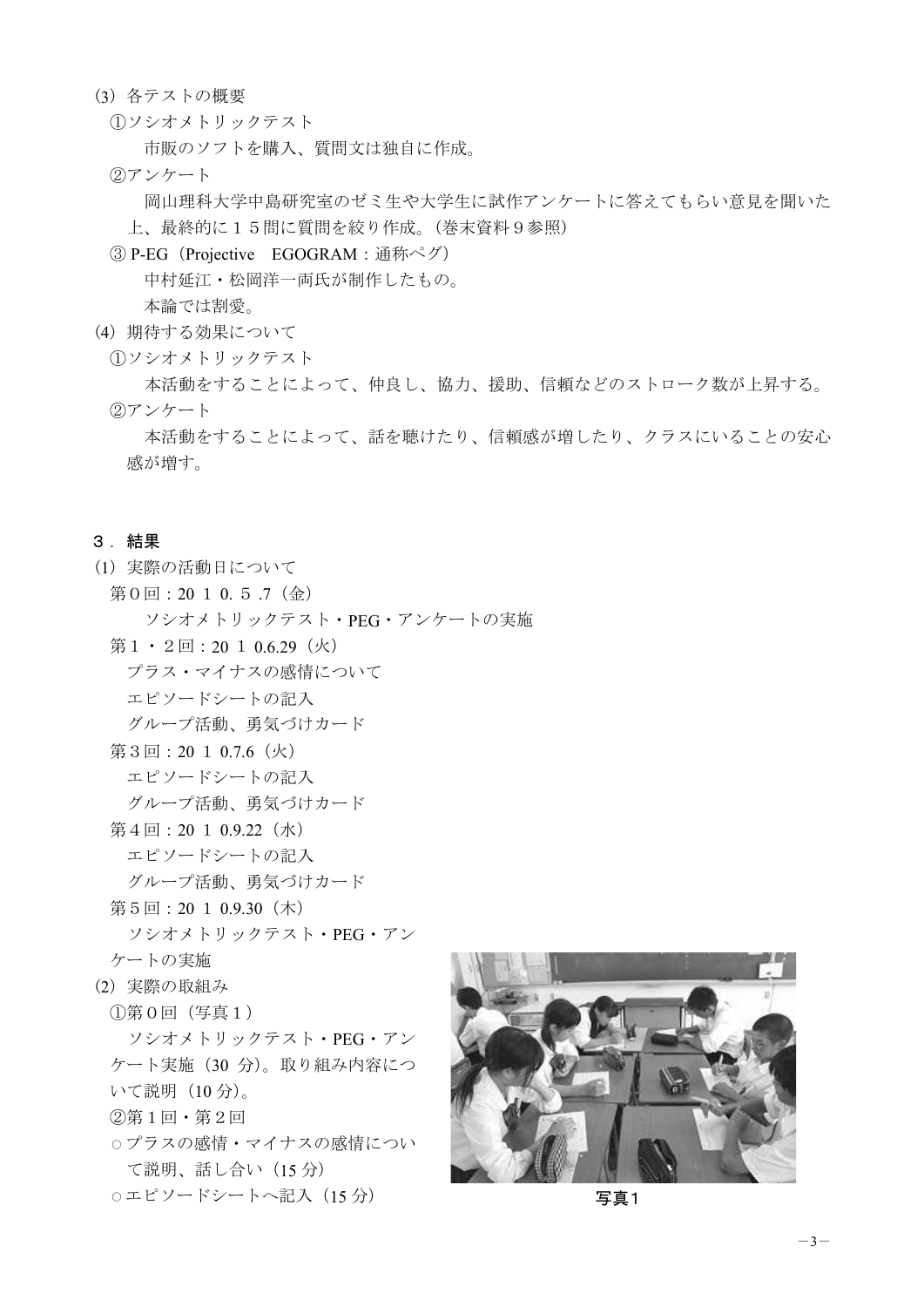○エピソードシートを班内で一人ずつ発表し、扱うエピソードを決める。(10分) ○話を聴きながら長所・強さ・特質を探し出し、ワークシートへ記入。(20分) ○勇気づけカードへ記入 (10分)

<あるグループでエピソードシートに書かれた内容>

『家で学校の宿題や勉強を夜おそくまでやっていたら、母親に"何時まで勉強してるの!"と 言われ、"オレの勝手だろうが!"と言ったら、"バカなのにそんなに勉強しても意味ないだろう が!"と言われムカついた。』

## $(A \n\geq \lambda)$

<勇気づけカードに書かれた内容>

- ○バカだから勉強してるのに、意味ないとか言われたらいやですよね。
- お母さんの言うことはシカトだ ZE!
- ○親に「いつまでやってるの!」と言われても勉強しようとしたやる気がすごい。
- ○お母さんも心配で言ったんだと思います。
- ○夜おそくなるまできっと集中して勉強していたんだと思う。集中することはいいことだと思 う。
- ○がんばれることはとてもいいこと。
- \* (エピソードシートの改良について)

今回、エピソードシートを書いてもらったところ、なかなかエピソードを書くことが難しいと いう生徒の感想、また私自身もそう思ったため、エピソードシートを変更した。具体的な改良点 は、5W1Hや、感情·思考·行動について記述する欄を設けたなどである。(資料3)

③第3回 (写真2)

○今回の内容について説明(5分)

| 1111 | (2)できごとを5W1N fwhen where who what why how) で書いてみてください。<br>- 1 どこで [<br>(2)そのときあなたはどんな感情でしたか? (怒り、うれしい、不安など) | 」だれが [ | □何を [                                            | 立ぜし | ]どうした{ |  |
|------|-------------------------------------------------------------------------------------------------------------|--------|--------------------------------------------------|-----|--------|--|
|      | (4)そのときあなたはどんなことを考えましたか? (考え)                                                                               |        |                                                  |     |        |  |
|      | (5)あなたはどうしましたか? (行動)                                                                                        |        |                                                  |     |        |  |
|      | (6)あなたはどういうつもり(日的)で行動したのですか?                                                                                |        |                                                  |     |        |  |
|      |                                                                                                             |        | (7)(2) ~(6)に書いたことを参考にしながらもう一度エピソードを詳しく書いてみてください。 |     |        |  |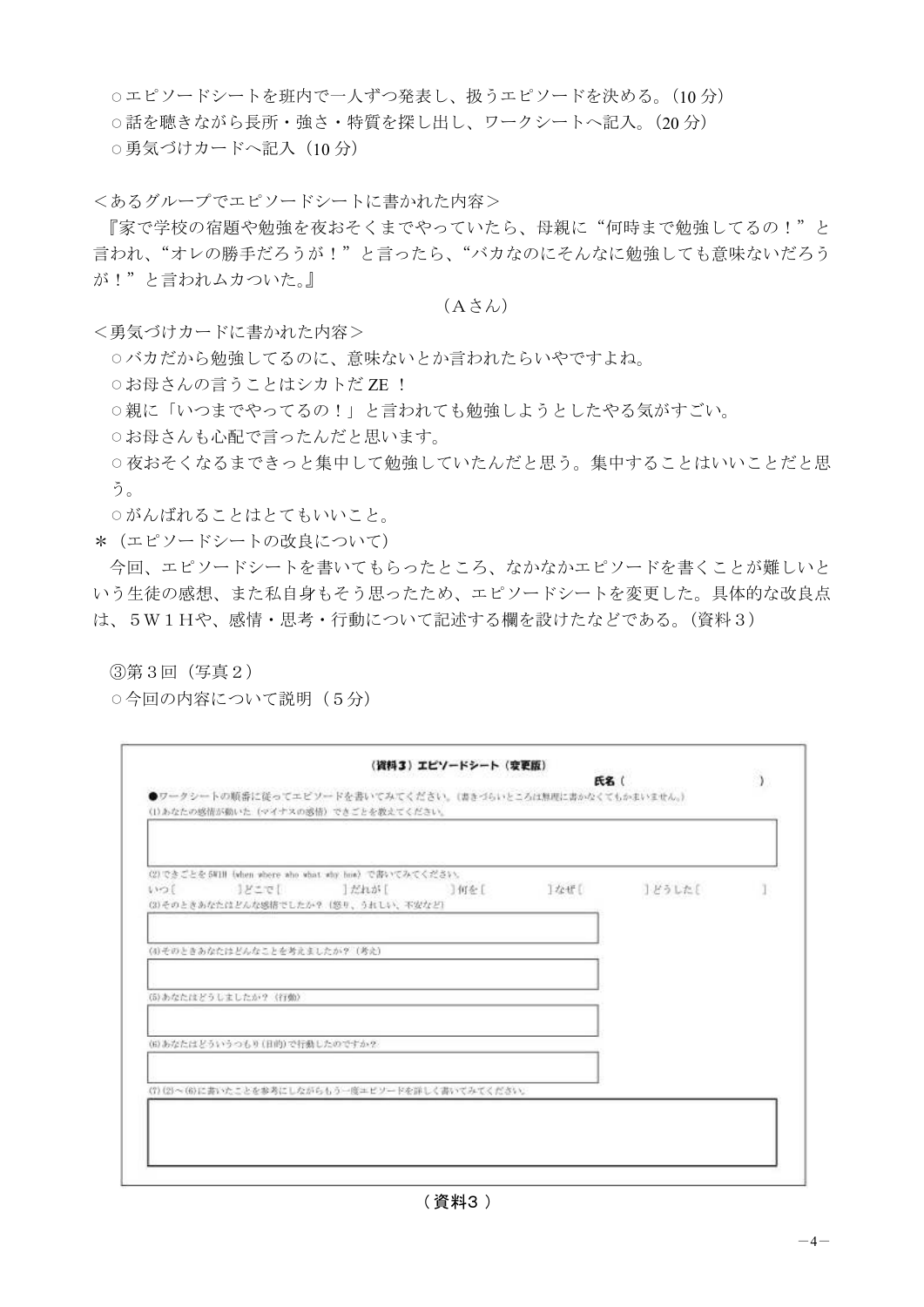○エピソードシート配布(1)を記入 (5分)  $\circ$  エピソードシートの(2)~(7)について説 明 (5分)

 $\circ$ エピソードシート(2)~(7)記入 (10 分)

○各班に分かれてエピソード紹介、今回取 り上げるエピソードを決定 (5分)

- ○各班で話し合い、勇気づけカード記入 (15 分
- \* (エピソードシート改良の効果について) エピソードシートに改良を加えた結果、  $(1)$ ~ $(7)$ において以下のような文章の改善 が見られました。 (Bさんの例)



写直2

- (1) "持ってこようと思って連絡ノートに書いていたのに忘れたこと" ↓
- (7)"昨日、私は給食当番だったのにマスクを忘れてしまった。忘れないようにと思って、生活 ノートに大きめに書いたのに忘れてしまい、とてもがっかりした。自分自身にあきれてしまっ た。書いた意味ないじゃんと思った。でも、家に取りに帰るわけにもいかないので、先生にマ スクを借りた。次こそは忘れないようにしようと思った。"
- \* (勇気づけカードの変更)

これまでのA4版のものから、名刺サイズの勇気づけカードを作り直した。これにより持ち運 びがしやすく、またもらった勇気づけカードが、かさばらずに手元に置いておきやすいようにと

いうのがねらいであった。(資料4)

④第4回(写真3)

- ワークシート "エピソードを書こう" 配布、記入 (15分)
- ○班内でシャッフル、今回取り扱うエピ ソードを決める (5分)
- ○ワークシート"長所、よい意図や努力、 強さを見つけよう"を班内で行う (15 分
- "勇気づけカード"配布、記入 (10 分
- ○各感想記入 (5分)

(5)第5回

ソシオメトリックテスト · PEG · アン ケート実施 (30 分)。取組みの感想記入  $(20 \nexists)$ 。



(資料4)



(写真3)

6生徒の感想(抜粋)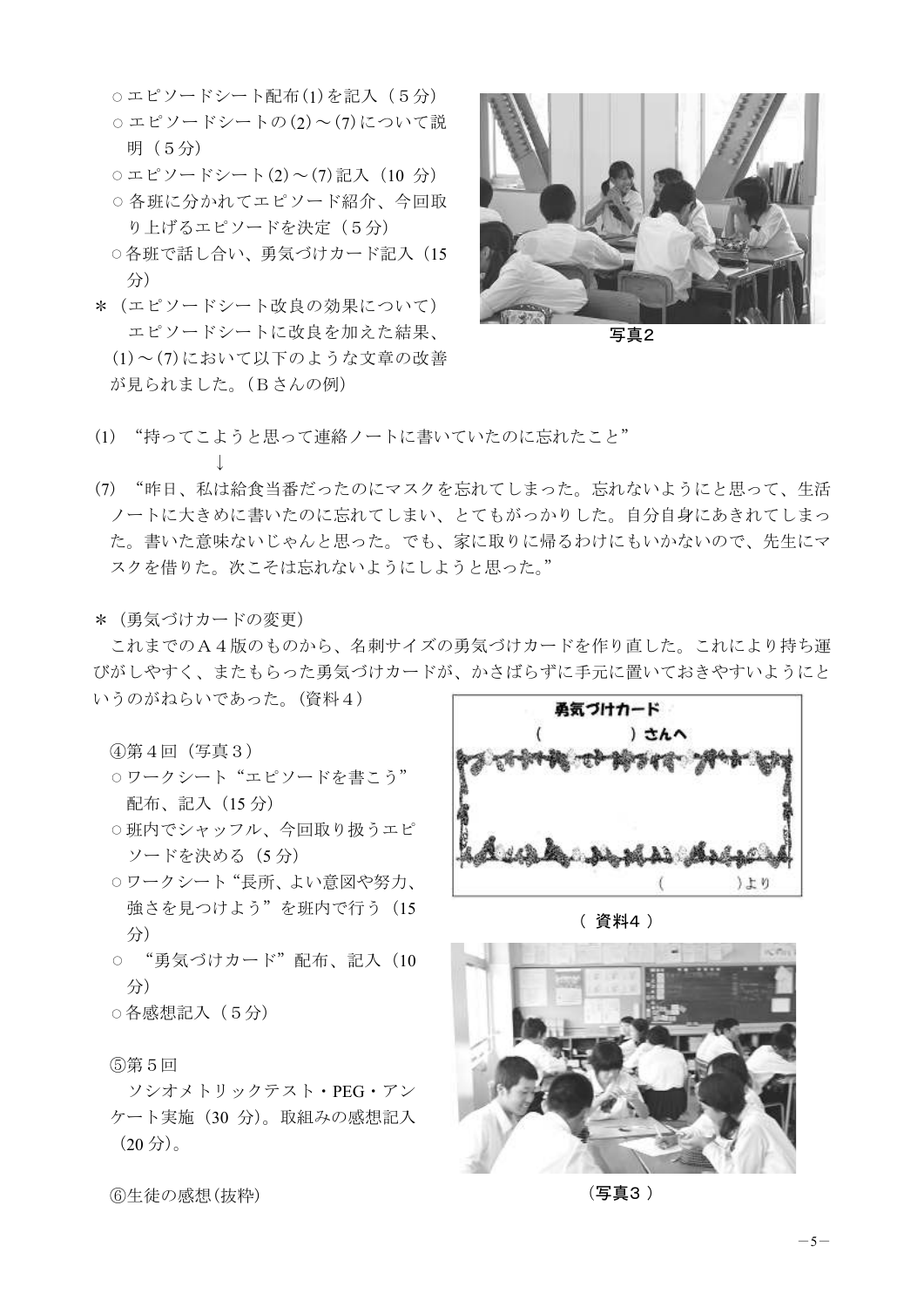- ●自分のエピソードが、いろんな人に知られたので良かった。私の話に興味をもってくれた人 がいたので嬉しかった。
- ●マイナスのできごとから、プラスのできごとを考えるのは難しかった。
- ●失敗したりマイナスだったエピソードでも、長所とかを班で見つけることができて良かった です。
- ●今度は長所をいっぱいさがすようにがんばります。
- ●これをやると自分の気持ちが言えるから、良いと思った。
- ●勇気づけカードが遊戯王カードみたいでいいなと思った。
- ●自分のエピソードはなかなか書けないけど、他の人のエピソードを聞けて良かった。
- ●マイナスの感情について書いたとき、勇気づけカードで勇気づけてもらえるのがいいなと思 いました。
- (1) アンケート (資料1)

第1回目と第2回目のアンケート結果については巻末資料を参照。ここでは1回目と2回目 の変化について記載する。

- ①私は人の話をうまく聞くことができる。
	- はい : 15 人  $\rightarrow$  23 人
	- いいえ:17人 → 9人
- ② 私はクラスメートのことを理解しようとしている。
	- はい : 25 人  $\rightarrow$  30 人
	- いいえ: 5人 → 2人
- 3 私はクラスメートを受け入れることができる。
	- はい : 26 人  $\rightarrow$  28 人
	- いいえ: 4人 → 4人
- 4 私はあまり得意ではないクラスメートとでも、必要なときは協力できる。
	- はい : 27 人  $\rightarrow$  28 人
	- いいえ: 5 人  $\rightarrow$  4 人
- 5 私はクラスメートとの意見の違いを受け入れることができる。
	- はい : 27 人  $\rightarrow$  29 人
	- いいえ: 5人 → 4人
- ⑥私はクラスメートを信頼している。
	- はい : 25 人  $\rightarrow$  23 人
	- いいえ: 5人 → 8人
- ⑦ 私には自分の人生を自分の力で乗りこえていける力がある。
- はい : 12 人 → 11 人
- いいえ:18人 → 19人
- 8 クラスメートは私の話をよく聞いてくれる。
	- はい : 27 人  $\rightarrow$  27 人
	- いいえ: 4人 → 5人
- ③ クラスメートは私のことを理解しようとしてくれている。
	- はい : 25 人  $\rightarrow$  26 人
- いいえ: 4人 → 5人
- 10 クラスメートは私を受け入れてくれている。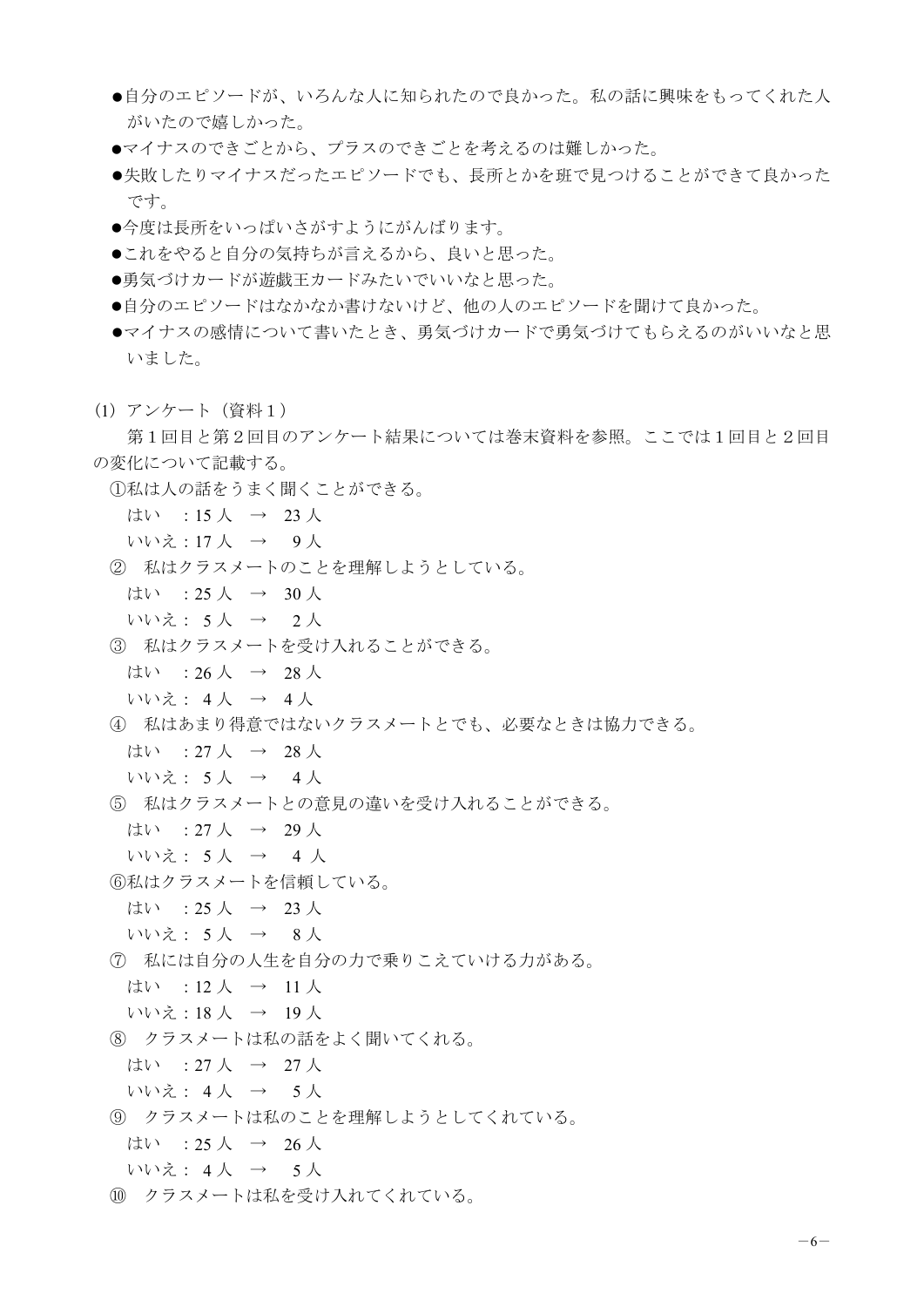



はい : 25 人  $\rightarrow$  24 人 いいえ: 4人 → 7人

11 クラスメートは私を信頼してくれている。

はい : 22 人 → 20 人

- いいえ: 7人 → 10人
- 12 担任が私を叱ってもクラスメートは大目にみてくれる。
	- はい : 27 人  $\rightarrow$  30 人
- いいえ: 2人 → 2人
- (13) 自分ではどうにもならなくなったとき、最後に頼りになるのはクラスメートである。 はい : 24 人  $\rightarrow$  19 人 いいえ: 7人 → 13人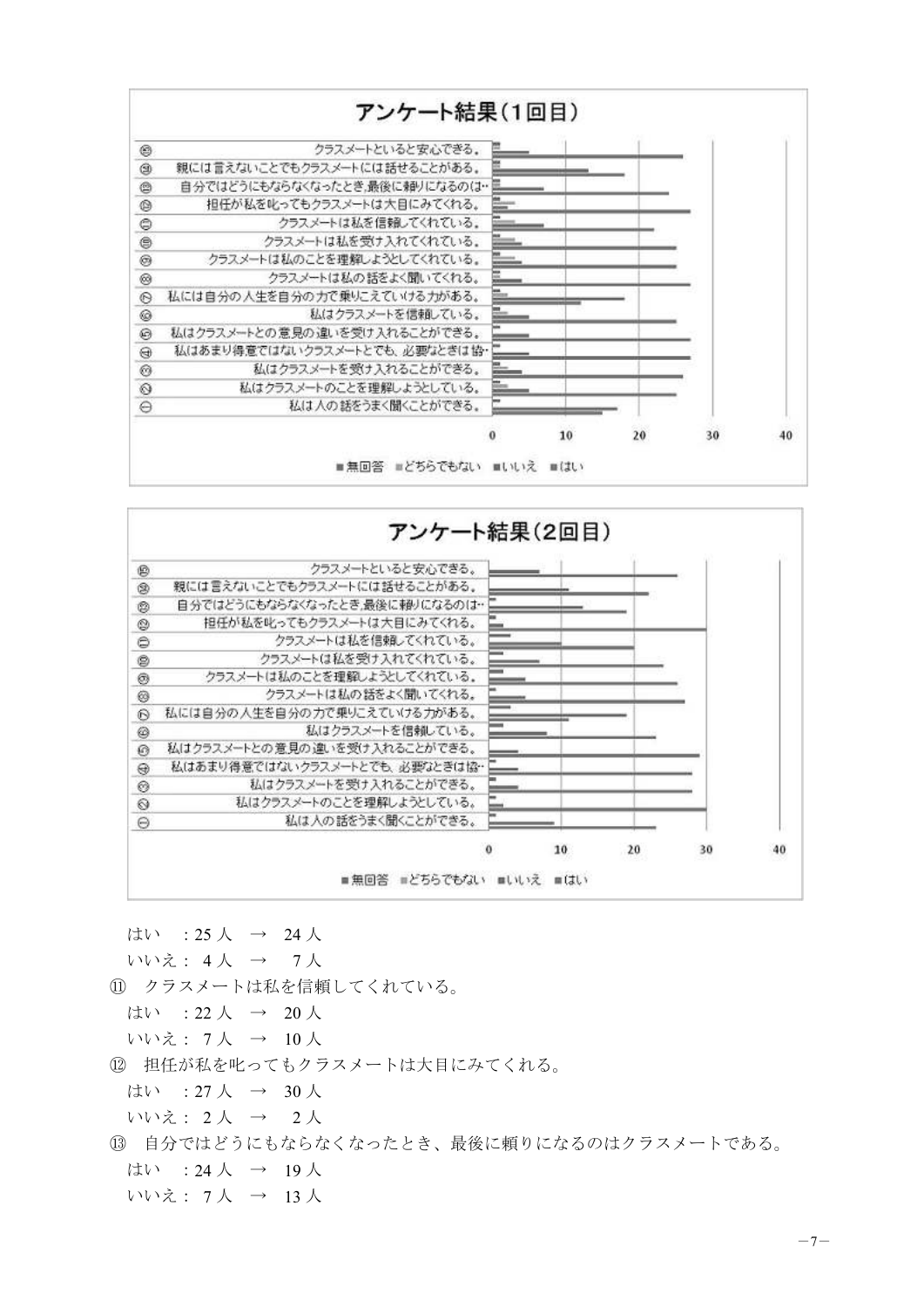- (4) 親には言えないことでもクラスメートには話せることがある。
	- はい : 18 人  $\rightarrow$  22 人
	- いいえ:13人 → 11人
- 15 クラスメートといると安心できる。 はい : 26 人  $\rightarrow$  26 人 いいえ: 5人 → 7人
- (3) ソシオメトリックテスト (資料2)
	- 巻末にグラフ化した資料を掲載。
- $<$ 1回目 $>$ 
	- 10仲の良いクラスメートはだれですか?
		- 相互選択 • 47組 選択 • 30
	- ② 学校行事などに協力して取り組めそうなクラスメートはだれですか? 相互選択 • • • 22 組 選択 • • • 60
	- 3 話をしたいと思うクラスメートはだれですか? 相互選択 • • • 14組 選択 • • • 50
	- 4 力になりたいと思うクラスメートはだれですか?
	- 相互選択 • 14組 選択 • 35
	- 5 信頼できるクラスメートはだれですか?
	- 相互選択・・・24 組 選択・・・49
- $<$  2 回目  $>$ 
	- ① 仲の良いクラスメートはだれですか? 相互選択 • • • 51 組 選択 • • • 42
	- ② 学校行事などに協力して取り組めそうなクラスメートはだれですか? 相互選択 • • • 30組 選択 • • • 67
	- 3 話をしたいと思うクラスメートはだれですか?

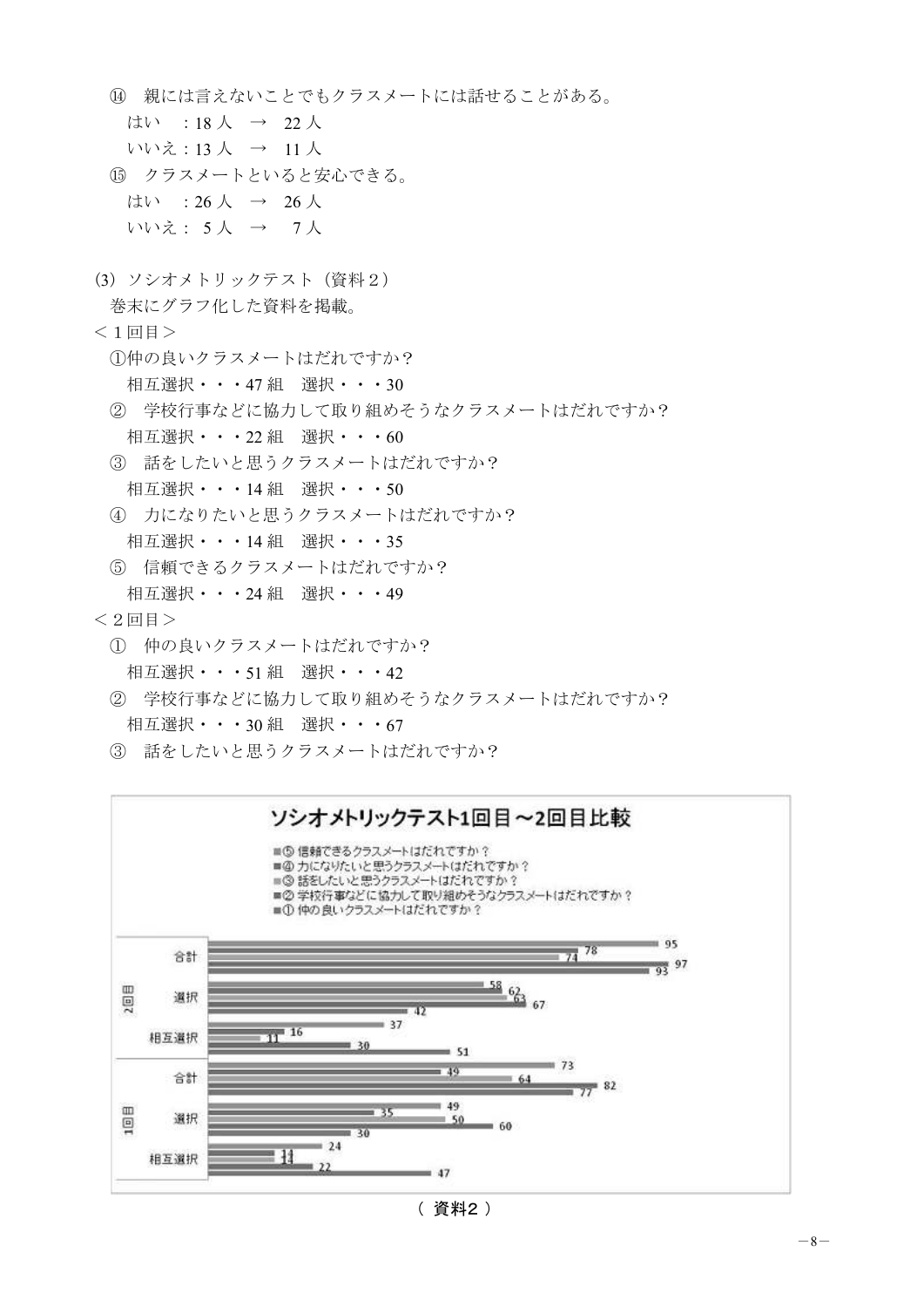相互選択 • • • 11 組 選択 • • • 63

- 4 力になりたいと思うクラスメートはだれですか? 相互選択 • • • 16組 選択 • • • 62
- 5 信頼できるクラスメートはだれですか? 相互選択 • • • 37組 選択 • • • 58

#### 4. 考察

\* PEG については、まだ2回目のデータが取れていないので、今回については割愛する。

(1) アンケート結果について

○質問①~⑤について

「はい」が増加し「いいえ」が減少している⇒①~⑤の質問は全て"私は"から始まる文章で あることから、今回の活動により、自分自身の態度や能力について自信がつき、「私は能力が ある」という心理面の目標に近付いたものと考えられる。

○質問⑦について

アンケート中、唯一「いいえ」が「はい」を上回っている。⇒活動の中に質問⑦の「はい」 が増加するような取組がまだできていないためだと考えられる。

○各質問⑥について

「いいえ」が増加している⇒生徒が"自分がクラスメート全員を信頼している"かどうかとい う解釈で答えためではないかと考える。なぜなら、ソシオメトリックテストでは信頼できる クラスメートへのストローク数は増えているからである。

○ 質問(8)~11)について

「はい」ほぼ同数、「いいえ」が若干増加している⇒"クラスメートは"から始まる質問であ ることから、まだクラスの生徒一人ひとりの中に"クラスメートは仲間だ"という意識が十分 にできていないと考える。ただ、現在活動途中のため、徒全員が自分の話を聴いてもらった訳 ではないかと考える。

○ 質問(B) · 的について

「はい」が変化なし~減少、「いいえ」が増加している⇒最後に頼りになるのがクラスメート や安心できる存在が、他クラス、他学年にいるためではないかと考える。

○質問⑭について

「はい」が増加え」が減少⇒クラスメートへの信頼感が徐々に育ってきているのでは ないかと考える。

(2) ソシオメトリックテストについて

○項目3について

「合計」「選択」のストローク数は増加し「相互選択」は減少している。これは今回の活動に より、クラスメートのほとんどと話すことができたためではないかと考える。また、これまで 話せたことのないクラスメートとも話すことができていると考えられる。

 $\circ$ 項目①22425について

「相互選択」「選択」ともにストローク数が増加している。これは今回の活動により、自分の 話を聴いたりする中で、仲の良いクラスメートが増え、協力でき るクラスメートが増え、力になりたいと思うクラスメートが増え、信頼できるクラスメートが 増えたと考える。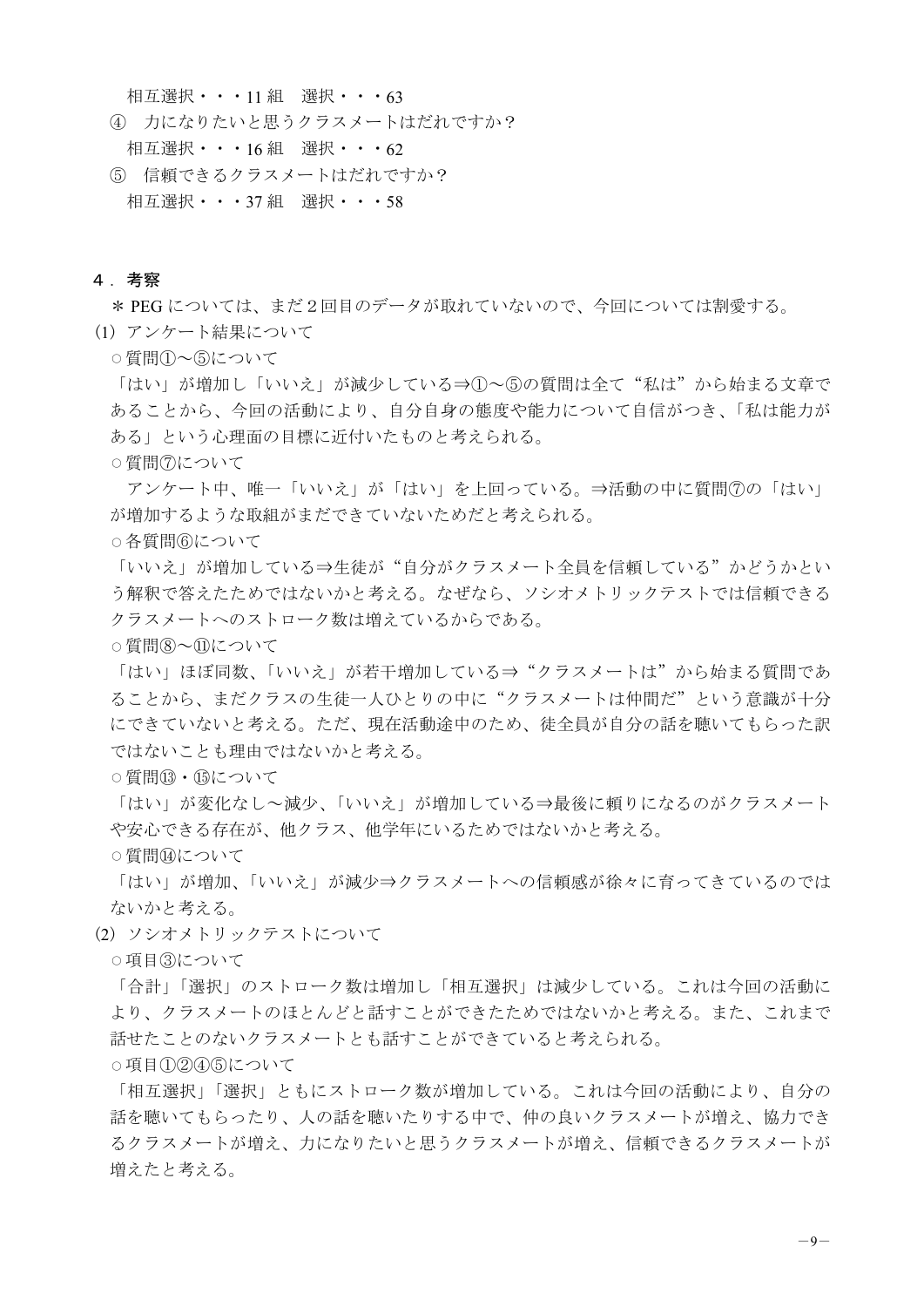#### (3) 考察のまとめ

取組みを総括してみると、エピソードシートを使用することによって、生徒がエピソードを書 きやすくなり、グループで紹介するときに相手に伝えやすくなったため、メンバーがエピソード を理解しやすくなったのではないかと考える。

【生徒の感想から】

"エピソードを書くのは難しかったですが、シートを使うと書き方がわかってよかったです。" "友だちのエピソードが分かりやすくなってよかった。"

#### 5. まとめ

- ① エピソードシートに改良を加えた結果、生徒がエピソードを書きやすくなった。
- ② 勇気づけカードを名刺サイズにした結果、生徒たちには受けが良かった。
- 3 ソシオメトリックテストの5項目すべてにおいて「相互選択」「選択」を合わせた値の上昇 がみられた。

#### <ここまで取組みの総括>

今回の活動によって、生徒一人ひとりが自分への能力(話が聴ける、クラスメートを受け入れ ようとするなど)に対する自信は付いてきている。「私は能力がある」という心理面の目標につ いては成果が見られた。が、クラスメートが自分を受け入れてくれているというような「クラス メートは仲間だ」についての心理面の目標の達成には課題が残る。

#### 6. 結語

本研究を進めるにあたり、手探り状態での取組みにがまん強くつき合ってくれたクラスの生徒 一人ひとりに感謝する。

今後も学校において生徒を勇気づけられるよう、様々なアイデアを考え研究を進めていきたい と思う。

#### 参考文献

- (1) 野田俊作: Passage 1.3 アドラーギルド、2005
- (2) 野田俊作・萩昌子著:クラスはよみがえる 創元社、1999
- (3) 木原孝博著:学級活動の理論 教育開発研究所、1996
- (4) ジェーン・ネルセン、リン・ロット著、会沢信彦訳:クラス会議で子どもが変わる コスモスライブラリー、2000
- (5) 堀洋道監修 . 櫻井茂男·松井豊編 : 心理測定尺度集IV サイエンス社、2007
- (6) 國分康孝監修、清水井一編集:社会性を育てるスキル教育(中学1年~中学3年) 図書文化、2006
- (7) ドン・ディンクマイヤー、ルイスローソンシー著、柳平彬訳:勇気づけ 発心社、1996
- (8)トマス・ゴードン著,奥沢良雄 , 市川千秋 , 近藤千恵共訳 : T.E.T. 教師学 小学館、2002
- (9) ルドルフ・ドライカース 、パール・キャッセル著 、松田荘吉訳: やる気を引き出す教師の技 量 一光社、1991